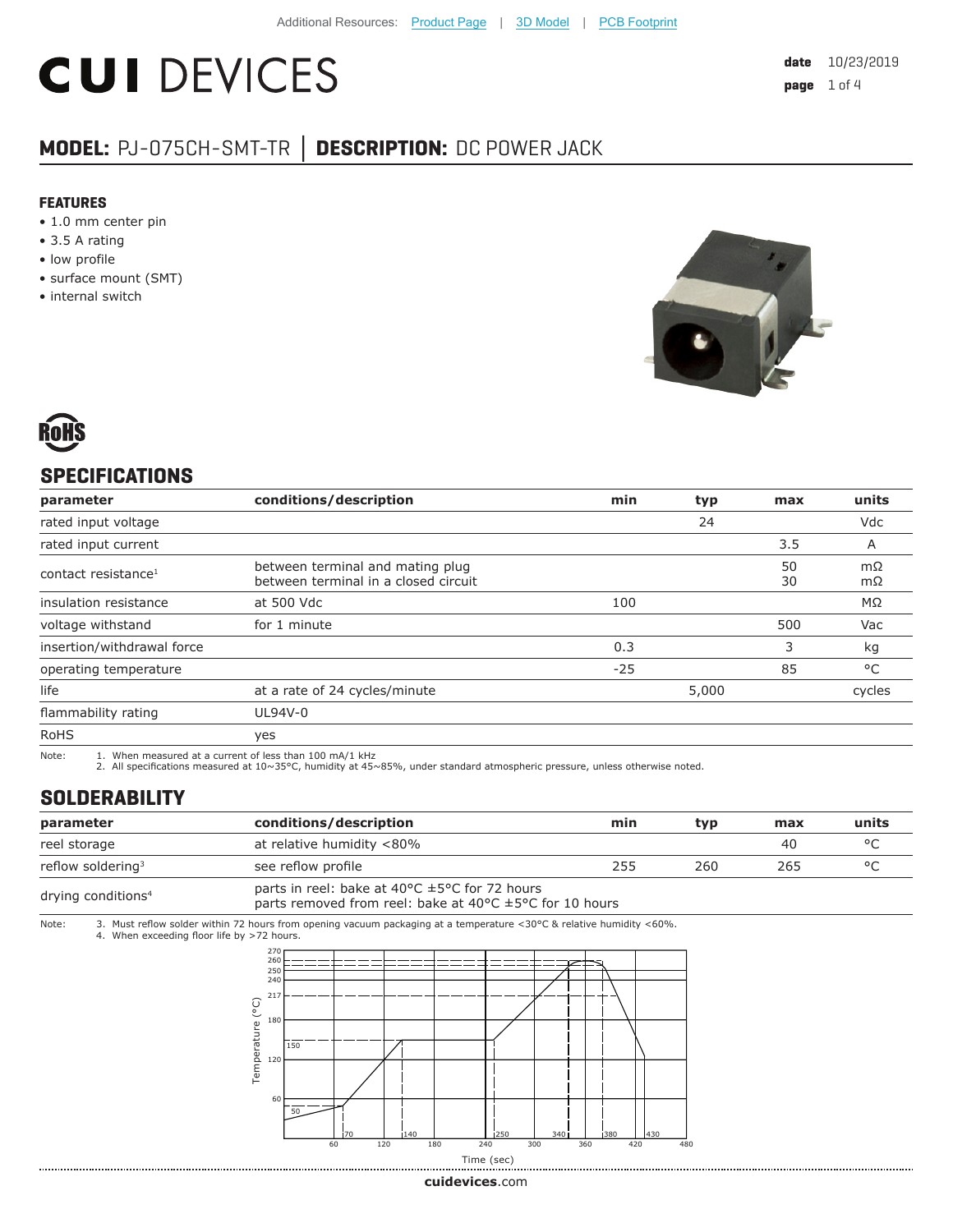#### **MECHANICAL DRAWING**

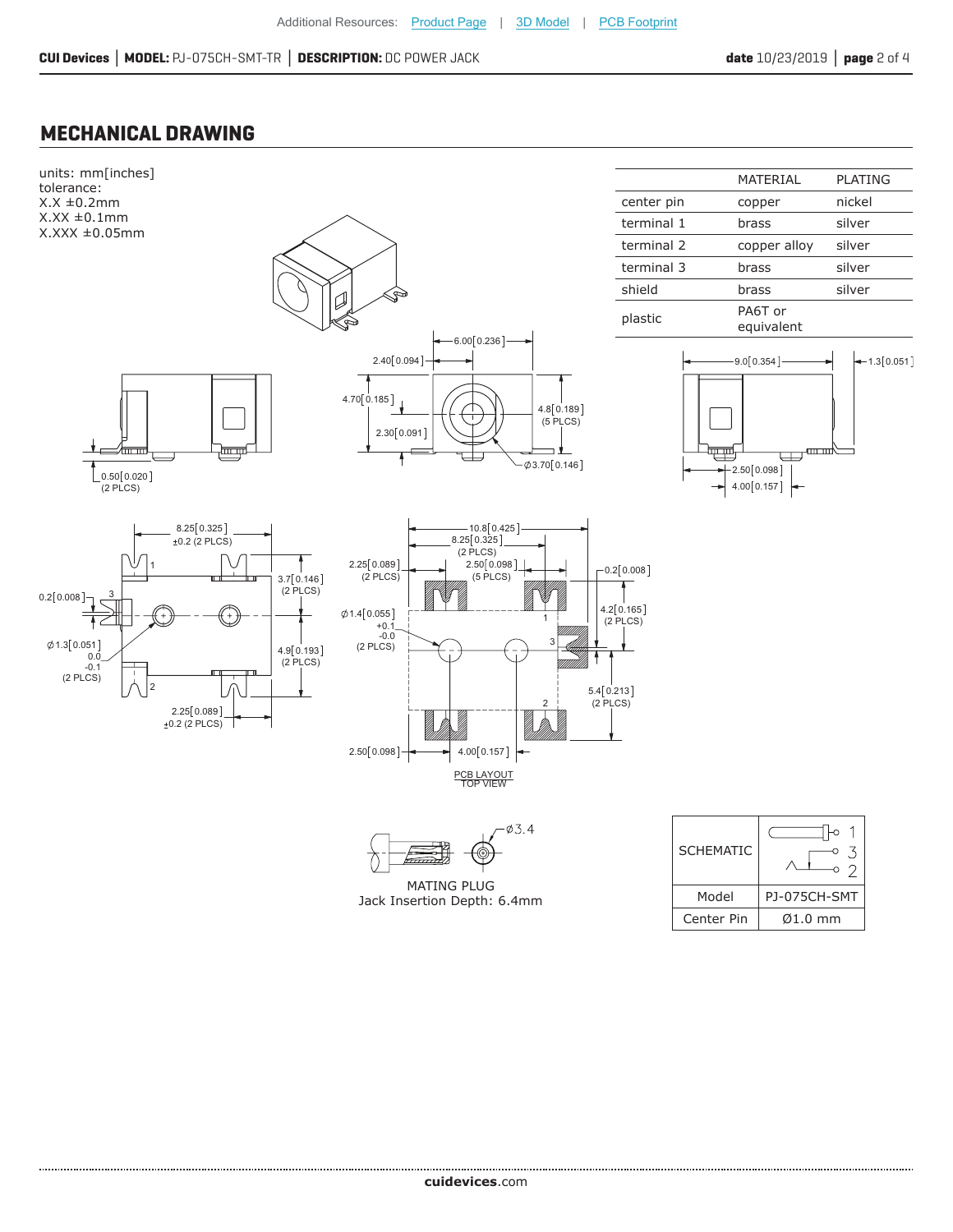#### **PACKAGING**

units: mm

Reel Size: Ø381 mm Reel QTY: 950 pcs per reel